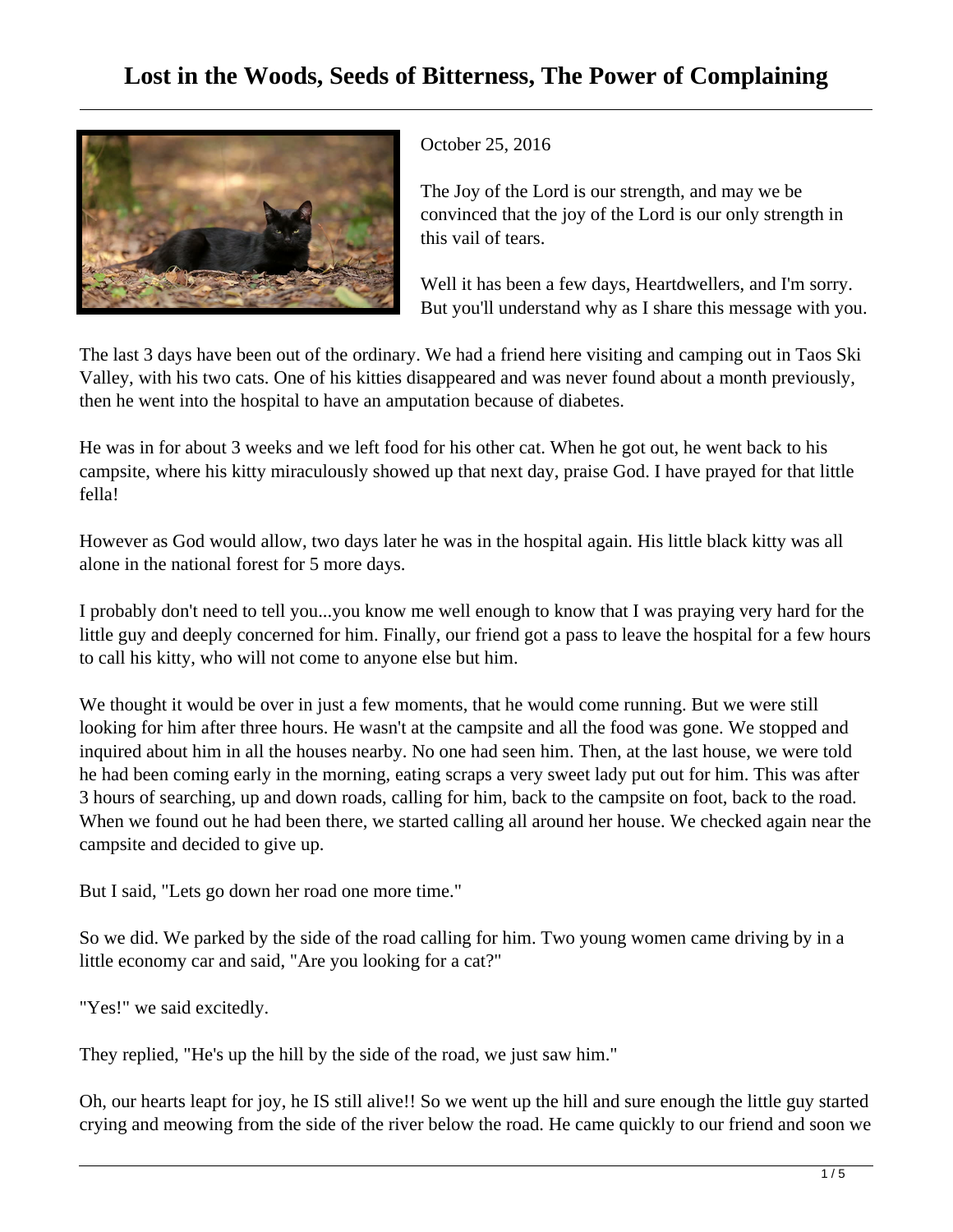were petting him and comforting him. A very sweet little cat. We brought him here to our house as I was going to take care of him until our friend was well.

But I admit I had some deep, deep sorrow issues for the white cat that had been gone for over 4 weeks, because they were litter mates and very dear to my friend. And as he told me all about her, I couldn't help but feel awful. I made up my mind I would seek the Lord about her whereabouts and find her if she could be found.

Well, it turns out that I had been cursed with sorrow, sadness, despair, hopelessness and a few other awful feeling things. Guys, this happens more commonly than you would believe. The curses did not land until I began to grieve for his other kitty, Lovely, the white cat we never found.

I suspected demonic intervention, because my whole mind was taken up with sorrow for the loss of that cat. I was so disoriented from looking for the male cat, I couldn't even pray.

It's just not like me to jump up and go running off in the National Forest for hours! It really fragmented and disoriented me, but I knew that the Lord wanted me to help. So, I went.

Finally, I got some serious intercession and deliverance and after repenting for bitterness, was released of the seeds of bitterness. So, the curses entailed very dark, negative, paralyzing emotions, which I never would have had if I had responded in faith and trusting in God's perfect merciful will.

Along with these dark feelings came seeds of bitterness. They are merely tiny black things, no bigger than a celery seed, that immediately take root if you feed them. They grow to a large black blob and then a whole network of branches if you are not relieved of them through repentance and faith in God's mercy.

And I cried for two days over the white kitty, until I could get prayer to deliver me from my sadness, which the demons had jumped on - and made so bad I couldn't even hear the Lord. Those demons are opportunists. I did offer all of this to Him for our nation; it was indeed a suffering. I'm just sorry I couldn't get a message for two days.

I'm telling you about all of this so that you will understand. Normally, if there's no sin involved, curses don't land unless you enable them by negative emotions. And who can control those? It does seem unfair, really, and that's where the bitterness can enter in. But it's not unfair, because we are told to "rejoice in the Lord always, and again I say rejoice!" A heart of thanksgiving and worship is the surest protection against these ugly things landing.

And here, I want to mention Rick Joyner here and his dreams/visions. He saw these demons and saw them riding people's shoulders and spreading their slime on them. He was shown exactly what we have been shown recently about how they infect Christians. If we entertain a negative, gossipy thought, we get slimed and maybe assigned a demon of calumny that rides on our shoulder spreading lies about everyone.

Even the little boy who went to Heaven, Colton Burpo, saw demons lying in people's ears. I think he said something like, "And I saw demons." And the person that was interviewing him said, "And what were they doing?" And he said, "They were lying. They were lying to people."

This stuff is real, guys. It's very, very real. And the Lord is revealing it all over His body so we can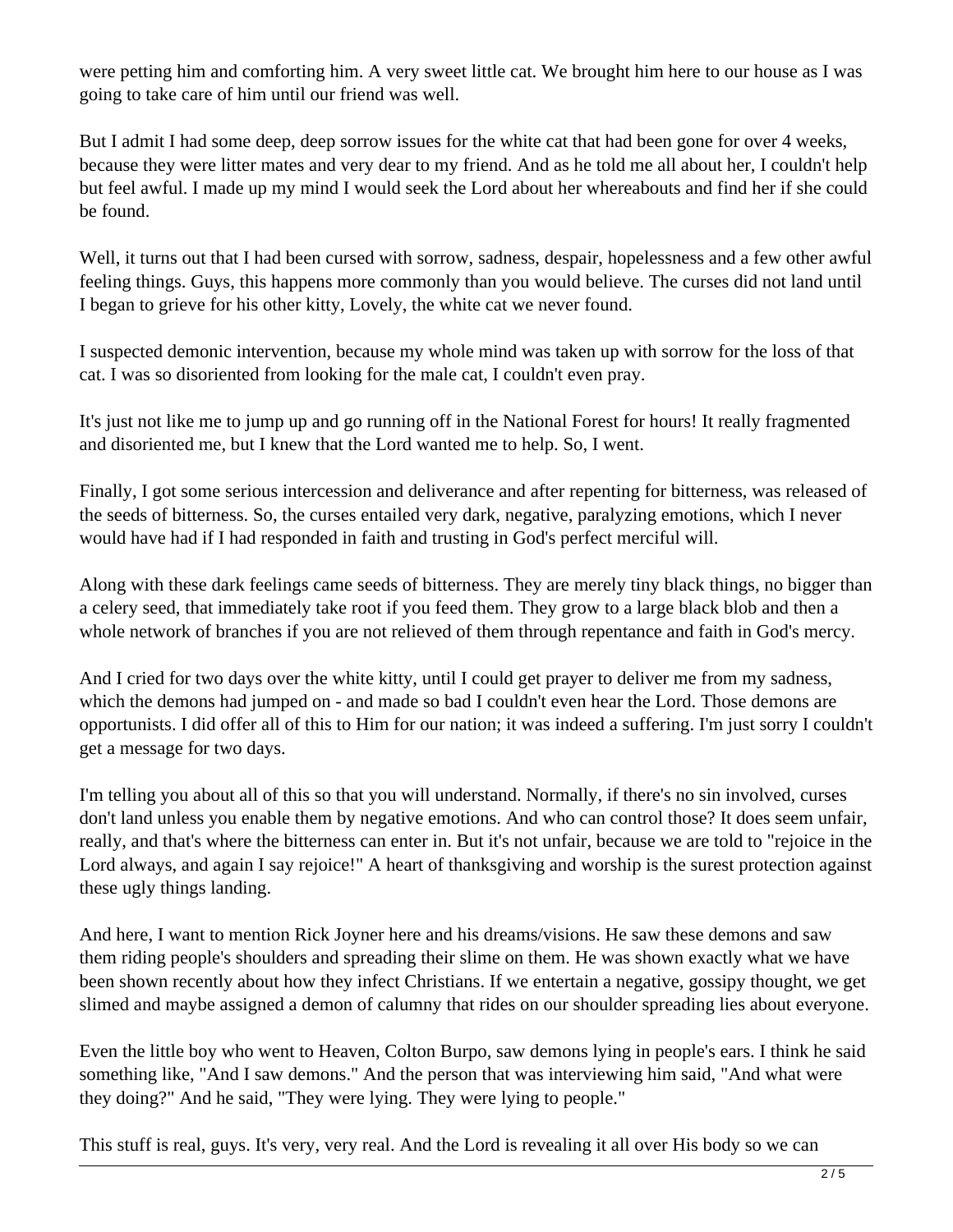intelligently combat these vile creatures. It's our choice: believe and prepare our hearts, or stick our heads in the sand and play ignorant.

"Oh, Christians can't be cursed."

Uh, huh...

Well, I am sharing this with you, dear friends, just in case you are sad about something or have not forgiven others and are holding bitter feelings. When you don't forgive, a seed of bitterness is planted in your heart and it can choke out other feelings that are healthy. When you get angry or impatient - same thing: you open the door to a seed of bitterness. And the problem is, a seed of bitterness can happen so quickly. All it takes is for us to have a bitter thought, and bang! The door is just open. It's like a magnet; it just sucks it in.

So, what are we to do? Well, as soon as you recognize what you've just done, get on your knees (if you can) and repent for your impatience, ingratitude and anger against God, because He allowed whatever caused your negative feelings.

It's a test, really. Will I respond in bitterness, anger and rancor? Or will I praise the Lord for an opportunity to offer Him a wedding present. Thank you Lord for this opportunity to Love You through my brother or sister.

Then ask Holy Spirit to show you where you need to repent and ask Jesus to please deliver you from these demons and bad feelings and set you free from every seed of bitterness that may have grown and affected your entire body.

The Lord before has told me that bitterness causes cancer. It is a poison that spreads and grows. Just as a mustard seed, very tiny, can grow into a shrub for the birds to nest in, as it's written in the Scriptures, so can a seed of bitterness spread tentacles of disease in our body, soul, and spirit man.

In the ultimate end, all anger can be traced back to God as the cause. Why? Because He allowed what happened to make you angry.

We can't see the good He is going to bring out of every situation we feel angry about. We don't understand the workings of God.

But if we trust Him and know beyond a shadow of a doubt that He is a good God and more merciful than we can imagine; if we stay in a posture of full time gratitude and worship, these things CAN NOT land!

That's the challenge. Who among us has attained this state of holiness? I don't know, but I'm resolute. I am going there with His great help.

So, my dear ones, let us put aside all rancor and bitterness. Repent for our dark thoughts and emotions, and ask the Lord to deliver us from the bitterness we harbor in our hearts, so we can be clean, open vessels carrying forth the living waters and healing.

At this point, I asked the Lord, do You have anything to add?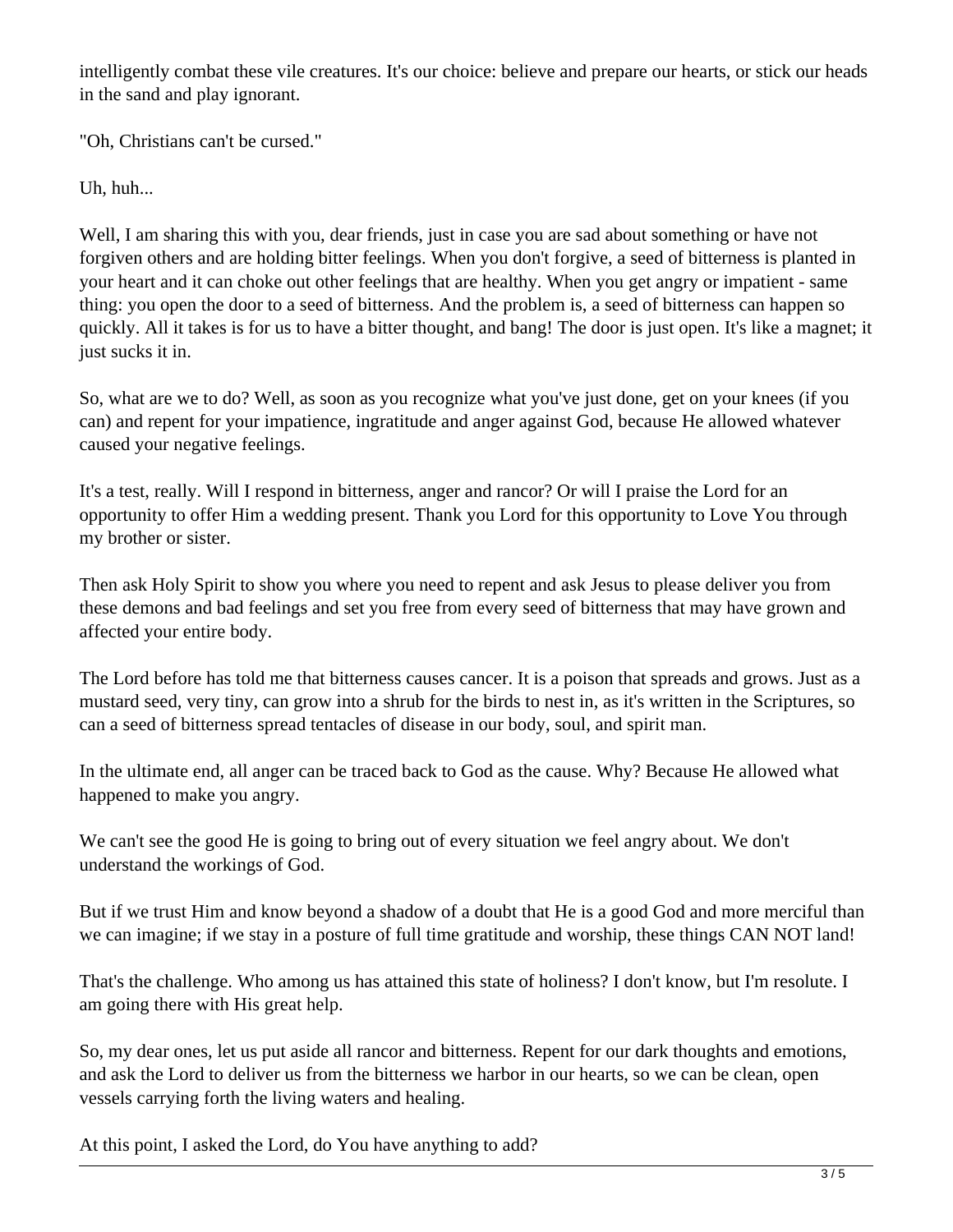He began, *"This is a mighty task, My People. Staying in worship, prayer and thanksgiving is a habit that must be cultivated if you are to escape the snares of the enemy. Bitterness is indeed a poison to your body, soul and spirit. If you are to stay healthy in all areas, ask Me to reveal to you the seeds of bitterness that have grown into a thorny bush, choking out the holy life you hunger for.* 

*"Did I not say,* "The seeds that fell among the thorns are those who hear, but as they go on their way, they are choked by the worries, riches, and pleasures of this life, and their fruit does not mature. "Luke 8:14

*"Those thorn bushes are from the seeds of bitterness and unfulfilled lusts for things: "I never have enough. Why couldn't it be of a better quality? That's not the color I wanted. That's cheaply made. That's too expensive. Why does so and so have a better one? On and on and on.*

*"You don't realize that these little frustrations that cause ingratitude, are actually receiving into the soil of your heart, the seeds of thorny bushes of bitterness. Then when I come to sow the good seed, it will not grow because the thorn bushes already choke out the light and crowd the soil.*

*"If you want to cultivate a heart filled with joy, you must count all things as dung, and draw close to Me, forsaking all other things, which are sure to bring you disappointment. It's not about poverty; it's about detachment. Surely a poor person can be just as bitter as a rich one. But as you grow rich, your lust for things grows bigger. As you feed it, it grows bigger and bigger, dominating your life and soon you have no time left for Me.* 

*"Clare struggles with this on a daily basis although for her it is not about riches but simple common needs that she has allowed to overpower her.*

*"For her and for all of you, thanksgiving and worship are the medicine and weed killer that will choke out the thorns. Thanking Me in all situations.*

As it is written: Rejoice always, pray continually, give thanks in all circumstances; for this is God's will for you in Christ Jesus. I Thessalonians 5:16-18

*"This Scripture is far too often overlooked, but I have come to prepare you for harder times. If you live in this manner, you will preserve your joy and your health, for disease does not enter a joyful soul easily. It is up to you, My People. You can complain like the Israelites or you can rejoice like Paul did*:

And we know that God works all things together for the good of those who love Him, who are called according to His purpose. Romans 8:28

*"You see, if you embrace this with all your hearts and KNOW beyond a shadow of a doubt that I am bringing good out of everything that happens, even the very worst things, if you have true faith in Me, you will not fall prey to discouragement, sadness and despair.*

*"This is not something you can accomplish on your own, Beloved. For this, you need Me and generous doses of My Grace - and this comes as you spend time with Me in genuine adoration and worship, as well as studying the Word. Receiving communion in utter faith, that every grace you need can be granted through communion, is also another way.*